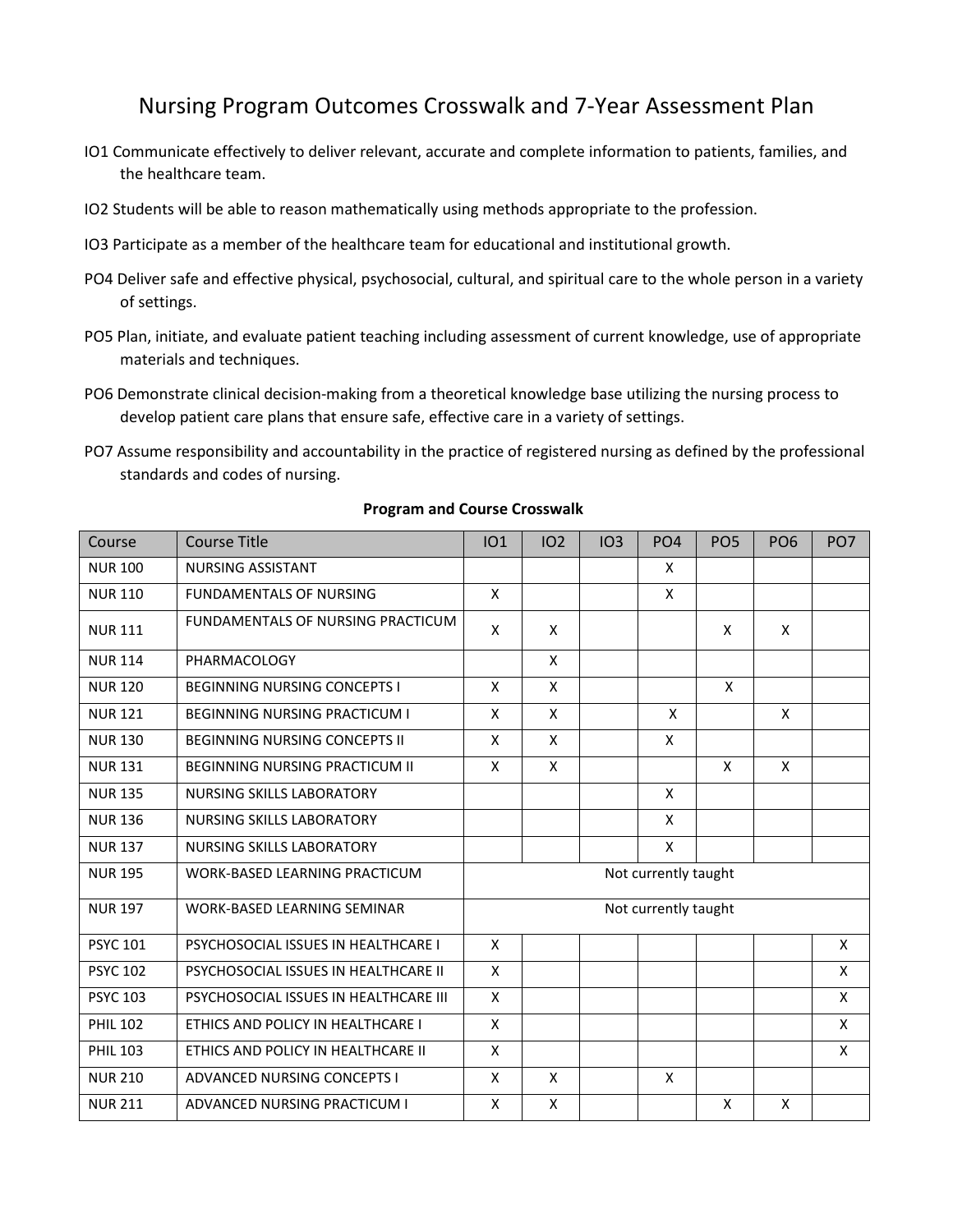### **Program and Course Crosswalk – continued.**

| Course              | <b>Course Title</b>                  | <b>IO1</b>   | IO <sub>2</sub> | IO3 | PO <sub>4</sub>      | PO <sub>5</sub> | PO <sub>6</sub> | PO <sub>7</sub> |
|---------------------|--------------------------------------|--------------|-----------------|-----|----------------------|-----------------|-----------------|-----------------|
| <b>NUR 220</b>      | ADVANCED NURSING CONCEPTS II         | X            | Χ               |     | X                    |                 |                 |                 |
| <b>NUR 221</b>      | ADVANCED NURSING PRACTICUM II        | X            | Χ               |     |                      | $\pmb{\times}$  | Χ               |                 |
| <b>NUR 230</b>      | ADVANCED NURSING CONCEPTS III        |              | X               |     | $\pmb{\mathsf{X}}$   |                 |                 |                 |
| <b>NUR 231</b>      | ADVANCED NURSING PRACTICUM III       | $\mathsf{X}$ | X               | X   | $\mathsf{x}$         | X               | X               | X               |
| <b>NUR 235</b>      | <b>NURSING SKILLS LABORATORY</b>     |              |                 |     | $\mathsf{x}$         |                 |                 |                 |
| <b>NUR 236</b>      | <b>NURSING SKILLS LABORATORY</b>     |              |                 |     | $\pmb{\mathsf{X}}$   |                 |                 |                 |
| <b>NUR 240</b>      | PROFESSIONAL ISSUES                  |              |                 |     | Not currently taught |                 |                 |                 |
| <b>NUR 295</b>      | WORK-BASED LEARNING PRACTICUM        |              |                 |     | Not currently taught |                 |                 |                 |
| <b>NUR 297</b>      | WORK-BASED LEARNING SEMINAR          |              |                 |     | Not currently taught |                 |                 |                 |
| <b>PSYC 201</b>     | PSYCHOSOCIAL ISSUES IN HEALTHCARE IV | X            |                 |     |                      |                 |                 | X               |
| <b>PSYC 202</b>     | PSYCHOSOCIAL ISSUES IN HEALTHCARE V  | $\mathsf{X}$ |                 |     |                      |                 |                 | $\mathsf{x}$    |
| <b>PHIL 201</b>     | ETHICS AND POLICY IN HEALTHCARE III  | X            |                 |     |                      |                 |                 | X               |
| <b>PHIL 202</b>     | ETHICS AND POLICY IN HEALTHCARE IV   | $\mathsf{x}$ |                 |     |                      |                 |                 | X               |
| <b>PHIL 203</b>     | ETHICS AND POLICY IN HEALTHCARE V    | X            |                 |     |                      |                 |                 | X               |
|                     |                                      |              |                 |     |                      |                 |                 |                 |
| <b>ENGL&amp;101</b> | <b>ENGLISH COMPOSITION I</b>         | X            |                 |     |                      |                 |                 |                 |
| <b>ENGL&amp;102</b> | <b>COMPOSITION II</b>                | X            |                 |     |                      |                 |                 |                 |
| CMST&220            | PUBLIC SPEAKING                      | X            |                 |     | Χ                    |                 |                 |                 |
| MATH&146            | <b>INTRODUCTION TO STATISTICS</b>    |              | X               |     |                      |                 |                 |                 |
| PSYC&100            | <b>GENERAL PSYCHOLOGY</b>            | X            |                 |     | X                    | X               | X               |                 |
| <b>PSYC&amp;200</b> | LIFESPAN PSYCHOLOGY                  | X            | X               |     | X                    | X               | X               |                 |
| <b>BIOL&amp;160</b> | <b>GENERAL BIOLOGY WITH LAB</b>      |              |                 |     | X                    |                 |                 |                 |
| <b>BIOL&amp;241</b> | HUMAN ANATOMY AND PHYSIOLOGY I       |              |                 |     | $\pmb{\mathsf{X}}$   |                 |                 |                 |
| <b>BIOL&amp;242</b> | HUMAN ANATOMY AND PHYSIOLOGY II      |              |                 |     | X                    |                 |                 |                 |
| <b>BIOL&amp;260</b> | <b>MICROBIOLOGY</b>                  |              |                 |     | $\pmb{\mathsf{X}}$   |                 |                 |                 |
| CHEM&121            | <b>INTRO TO CHEMISTRY</b>            |              | X               |     | $\pmb{\mathsf{X}}$   |                 |                 |                 |
| <b>NUTR&amp;101</b> | <b>NUTRITION</b>                     |              |                 |     | $\mathsf{x}$         |                 |                 |                 |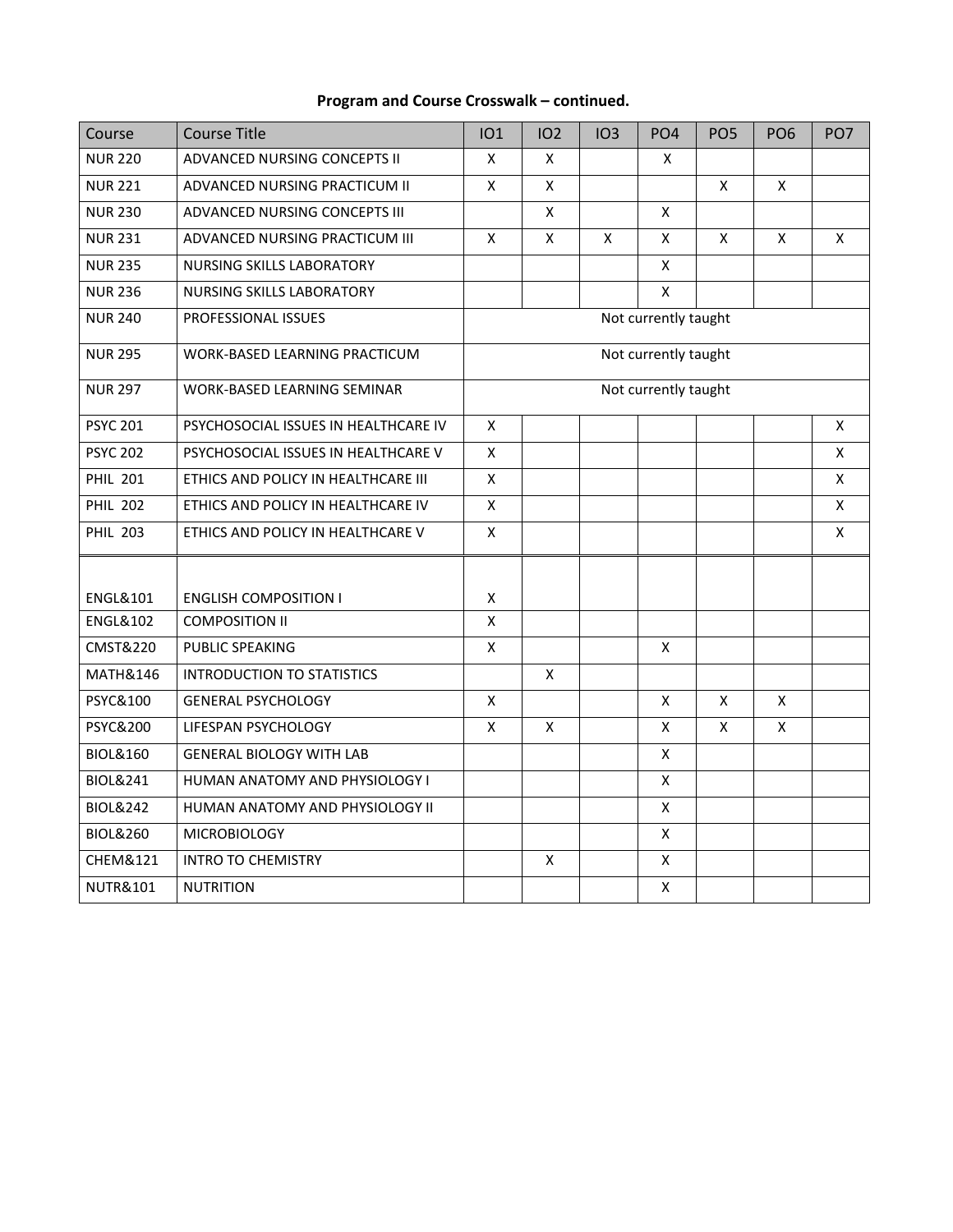#### **7-year Assessment Plan**

| Course          | <b>Course Title</b>                         | <b>Not</b><br>Taught | $21 - 22$       | $22 - 23$       | $23 - 24$       | $24 - 25$       | $25 - 26$       | $26 - 27$       | $27 - 28$       |
|-----------------|---------------------------------------------|----------------------|-----------------|-----------------|-----------------|-----------------|-----------------|-----------------|-----------------|
|                 | <b>Planned IO Assessment</b>                |                      | <b>103</b>      | <b>GAP</b>      | <b>POs</b>      | <b>IO1</b>      | <b>GAP</b>      | <b>102</b>      | <b>GAP</b>      |
| <b>NUR 100</b>  | <b>NURSING ASSISTANT</b>                    |                      |                 |                 |                 |                 |                 |                 |                 |
| <b>NUR 110</b>  | <b>FUNDAMENTALS OF NURSING</b>              |                      |                 |                 |                 | 101             |                 |                 |                 |
| <b>NUR 111</b>  | <b>FUNDAMENTALS OF NURSING</b><br>PRACTICUM |                      |                 |                 |                 | IO1             |                 |                 |                 |
| <b>NUR 114</b>  | PHARMACOLOGY                                |                      |                 |                 |                 |                 |                 | 102             |                 |
| <b>NUR 120</b>  | <b>BEGINNING NURSING CONCEPTS I</b>         |                      |                 | PO <sub>5</sub> |                 |                 |                 |                 |                 |
| <b>NUR121</b>   | <b>BEGINNING NURSING PRACTICUM I</b>        |                      |                 |                 |                 | PO <sub>4</sub> |                 |                 |                 |
| <b>NUR 130</b>  | <b>BEGINNING NURSING CONCEPTS II</b>        |                      |                 | PO <sub>6</sub> |                 |                 |                 |                 |                 |
| <b>NUR 131</b>  | <b>BEGINNING NURSING PRACTICUM II</b>       |                      |                 |                 |                 |                 |                 |                 | 103             |
| <b>NUR 135</b>  | NURSING SKILLS LABORATORY                   |                      | IO <sub>3</sub> |                 |                 |                 |                 |                 |                 |
| <b>NUR 136</b>  | <b>NURSING SKILLS LABORATORY</b>            |                      |                 |                 |                 |                 |                 | 102             |                 |
| <b>NUR 137</b>  | <b>NURSING SKILLS LABORATORY</b>            |                      |                 |                 |                 |                 |                 | PO <sub>4</sub> |                 |
| <b>NUR 195</b>  | WORK-BASED LEARNING PRACTICUM               | X                    |                 |                 |                 |                 |                 |                 |                 |
| <b>NUR 197</b>  | WORK-BASED LEARNING SEMINAR                 | X                    |                 |                 |                 |                 |                 |                 |                 |
| <b>PSYC 101</b> | PSYCHOSOCIAL ISSUES IN HEALTHCARE I         |                      |                 |                 |                 | 101             |                 |                 |                 |
| <b>PSYC 102</b> | PSYCHOSOCIAL ISSUES IN HEALTHCARE II        |                      |                 |                 |                 | PO <sub>4</sub> |                 |                 |                 |
| <b>PSYC 103</b> | PSYCHOSOCIAL ISSUES IN HEALTHCARE III       |                      |                 | PO <sub>6</sub> |                 |                 |                 |                 |                 |
| <b>PHIL 102</b> | ETHICS AND POLICY IN HEALTHCARE I           |                      |                 |                 |                 |                 |                 |                 | IO3             |
| <b>PHIL 103</b> | ETHICS AND POLICY IN HEALTHCARE II          |                      |                 |                 |                 |                 | IO1             |                 |                 |
| <b>NUR 210</b>  | ADVANCED NURSING CONCEPTS I                 |                      |                 |                 |                 | PO <sub>5</sub> |                 |                 |                 |
| <b>NUR 211</b>  | ADVANCED NURSING PRACTICUM I                |                      |                 |                 |                 |                 |                 | PO <sub>5</sub> |                 |
| <b>NUR 220</b>  | ADVANCED NURSING CONCEPTS II                |                      |                 |                 |                 |                 |                 | 102             |                 |
| <b>NUR 221</b>  | ADVANCED NURSING PRACTICUM II               |                      |                 |                 |                 |                 | PO <sub>6</sub> |                 |                 |
| <b>NUR 230</b>  | ADVANCED NURSING CONCEPTS III               |                      |                 |                 |                 |                 |                 | IO3             |                 |
| <b>NUR 231</b>  | ADVANCED NURSING PRACTICUM III              |                      | PO <sub>7</sub> |                 |                 |                 |                 |                 |                 |
| <b>NUR 235</b>  | NURSING SKILLS LABORATORY                   |                      |                 |                 |                 |                 |                 | PO <sub>5</sub> |                 |
| <b>NUR 236</b>  | NURSING SKILLS LABORATORY                   |                      |                 |                 |                 |                 |                 |                 | 103             |
| <b>NUR 240</b>  | PROFESSIONAL ISSUES                         | Χ                    |                 |                 |                 |                 |                 |                 |                 |
| <b>NUR 295</b>  | WORK-BASED LEARNING PRACTICUM               | X                    |                 |                 |                 |                 |                 |                 |                 |
| <b>NUR 297</b>  | WORK-BASED LEARNING SEMINAR                 | X                    |                 |                 |                 |                 |                 |                 |                 |
| <b>PSYC 201</b> | PSYCHOSOCIAL ISSUES IN HEALTHCARE IV        |                      |                 |                 | PO <sub>5</sub> |                 |                 |                 |                 |
| <b>PSYC 202</b> | PSYCHOSOCIAL ISSUES IN HEALTHCARE V         |                      |                 |                 |                 |                 |                 |                 | PO <sub>4</sub> |
| <b>PHIL 201</b> | ETHICS AND POLICY IN HEALTHCARE III         |                      |                 |                 |                 |                 |                 |                 | <b>IO3</b>      |
| <b>PHIL 202</b> | ETHICS AND POLICY IN HEALTHCARE IV          |                      |                 | PO <sub>7</sub> |                 |                 |                 |                 |                 |
| <b>PHIL 203</b> | ETHICS AND POLICY IN HEALTHCARE V           |                      |                 |                 |                 | PO <sub>7</sub> |                 |                 |                 |